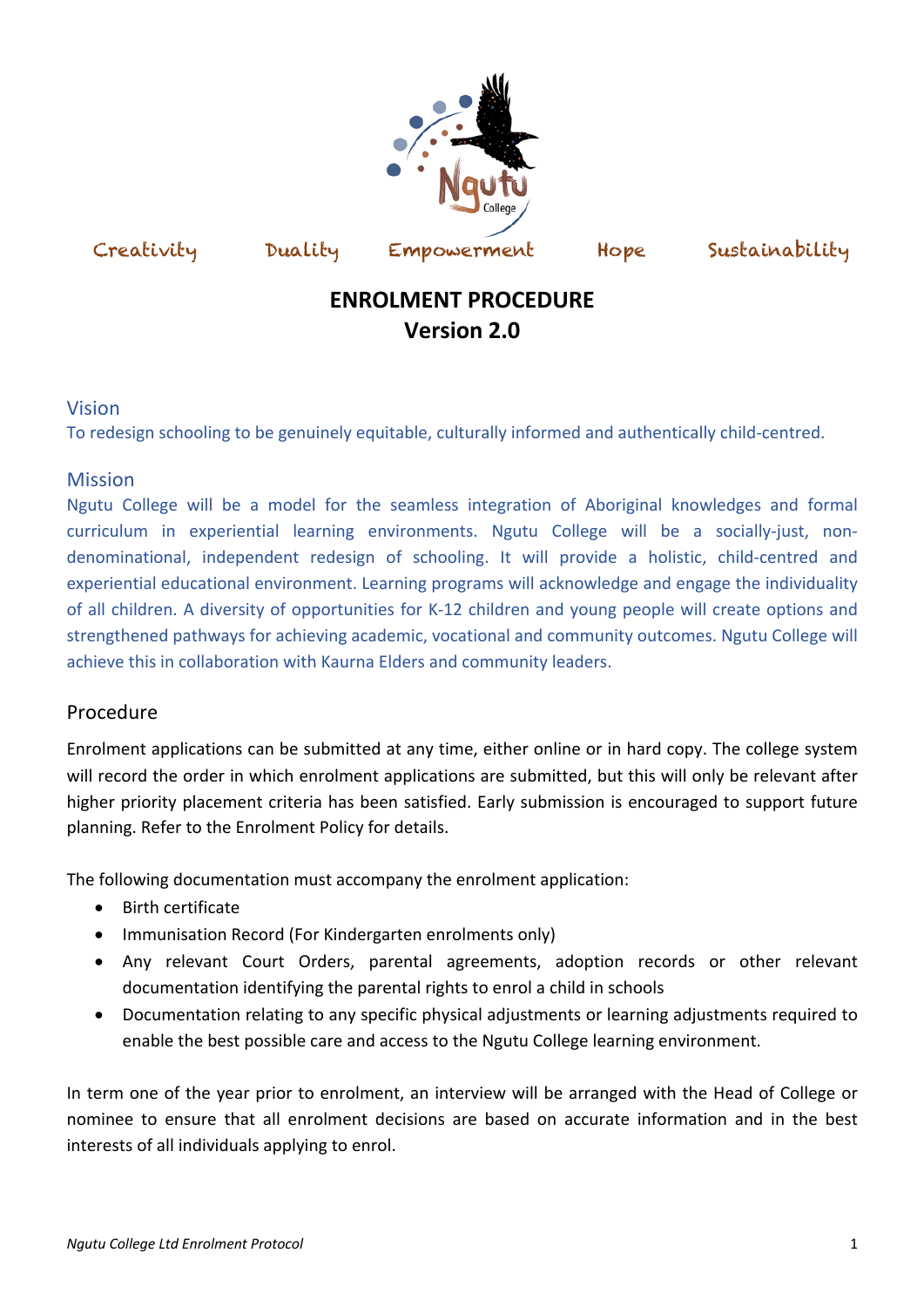By the end of term one of the year prior to the intended start date for a child, Ngutu College will send a letter to the carers (supported by verbal contact where literacy needs require), notifying them of either and enrolment position, or a being placed on a waiting list.

Carers will need to sign a 'Confirmation of Enrolment' form, along with \$200\* or if they believe they will be eligible for School Card, an application for School Card, when offered a position in order to secure an enrolment.

\* The \$200 is non-refundable but will be deducted from the first term fees.

After 1<sup>st</sup> October the year prior to intended start date, the enrolment team will meet to assess a second round of offers to those on the waiting list. If there are vacancies, approximately 75% of these will be allocated based on their place on the waiting list. The remaining places will be held until the beginning of the year of intended start date for any late enrolments meeting high priority placement criteria.

In term 4^ of the year prior to intended start date, connection sessions will be arranged for any children starting in Kindergarten. Children and carers will be invited to attend. This will involve children engaging in the learning environment while carers gather for information sessions.

^ It will be possible for children and young people in year level to visit for a connection experience prior to beginning. This will be negotiated on an individual basis. If a child would benefit from additional connection opportunities to transition them into Ngutu College more steadily, this can be negotiated on an individual basis.

### Role of Ngutu Leadership:

- Recognise and support carers as the primary educators of their children;
- Recognise and support children and young people as being at the centre of their own learning;
- Apply the principles outlined in the Ngutu College POP;
- Follow the Enrolment policy when making decisions about enrolment offers; and
- Participate in honest, fair and timely communication with families.

Role of Carers:

- Enter into partnership with Ngutu College and support the principles of the POP;
- Submit an application for enrolment as early as possible;
- Include all relevant and accurate information in the application for enrolment and associated documentation and interview;
- Meet any financial commitments within timeframes or through negotiated processes with the Head of College; and
- Participate in honest, fair and timely communication with Ngutu College staff.